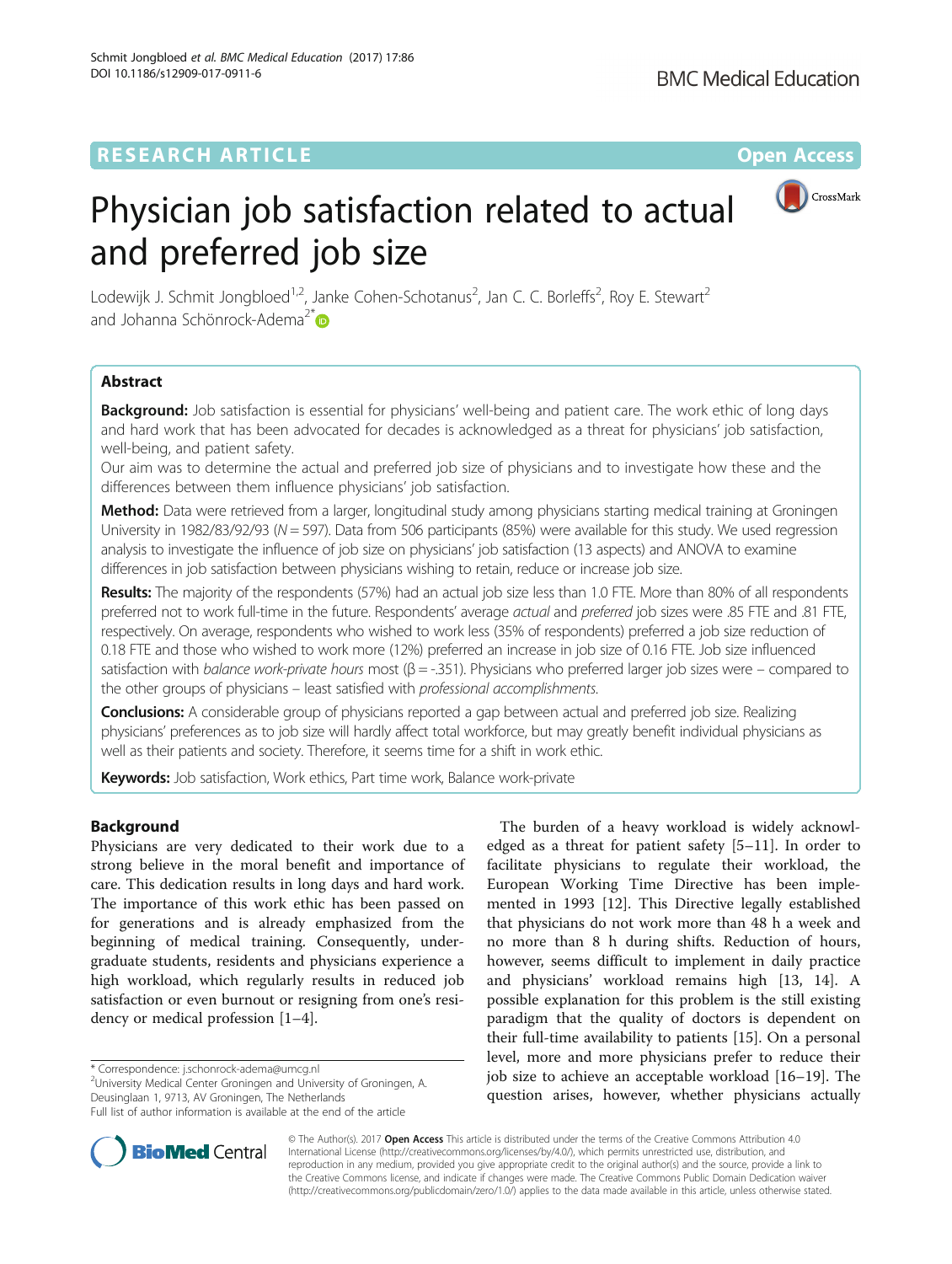effectuate their preferred job size and if not, how a difference between both relates to job satisfaction.

In general, job satisfaction of physicians is essential for optimal functioning and for quality of care. Higher job satisfaction not only tends to go along with increased well-being and better physical and mental health [\[20](#page-7-0)–[25](#page-7-0)], but also with better patient outcomes and higher quality of care [[11](#page-7-0), [26](#page-7-0)–[32](#page-8-0)]. A high workload may negatively affect job satisfaction and, hence, the quality of patient care. Therefore, it is important to investigate how job size, as a proxy for workload, is related to job satisfaction.

Our research questions were:

- What are the actual and preferred job sizes of physicians?
- How does actual job size influence physicians' job satisfaction?
- Are there differences in job satisfaction between physicians who prefer to retain, reduce or increase their job size?

# Methods

## Participants and procedure

The data for this study were retrieved from a larger, longitudinal study at the University of Groningen and University Medical Center Groningen. This longitudinal study encompassed four cohorts of physicians, who started medical training in 1982 ( $n = 166$ ), 1983 ( $n = 167$ ), 1992 ( $n = 171$ ) and 1993 ( $n = 174$ ). Since graduation, 81 out of the 678 physicians (12%) dropped out of the study for several reasons, for instance not practicing medicine anymore, having emigrated, being chronically ill, or because they had deceased. Consequently, 597 graduates were left as potential participants in 2009–2010, of whom 506 (85%) participated. In the current study, the respondents from the cohorts 1982 and 1983 were combined and named as the "older" cohorts ( $n = 265$ , 52% males and 48% females, average age around 45 years) and those from the cohorts 1992 and 1993 were named as the "younger" cohorts ( $n = 241$ , 49% males and 51% females, average age around 35 years).

Under the Dutch law, ethical review for this kind of study is not required. All participants were informed about the study and gave their consent to participate. Confidentiality was guaranteed and participation was voluntary.

Over a period of more than a decade, the respondents were interviewed telephonically several times. These interviews focused on various aspects of their work, among which their actual and preferred job size. Besides, at each moment of data collection a specific subject was inquired in-depth. In the last round of data collection (2009/2010), the in-depth subject of inquiry focused on 'job satisfaction'. The current study focused on data

collected in this last round, more specifically on actual and preferred job size and job satisfaction.

### Job size

We asked physicians about their actual and their preferred job size in Full Time Equivalents (FTE). A fulltime job equals 1.0 FTE, which formally corresponds with 48 working hours a week. Part-timers were defined as those working less than 1.0 FTE [\[16\]](#page-7-0). Discrepancies between actual and preferred job size were also expressed in FTE. In our analysis, we differentiated between physicians who want to retain, reduce or increase their actual job size in the future.

# Job satisfaction

Job satisfaction is described in sociological literature as a constellation of feelings about various aspects or facets of a job, which are context-specific [[33](#page-8-0), [34](#page-8-0)]. To operationalize physicians' job satisfaction as a multifaceted concept, we explored the medical sociological literature and included those aspects of physician job satisfaction that were most frequently mentioned in literature in our study. This resulted in the inclusion of 13 physician job satisfaction aspects. To warrant that these aspects cover the most important domains of the concept job satisfaction, we related them to the widely acknowledged taxonomy of Ostroff, which has been described as an appropriate conceptual framework for measuring job satisfaction [[35](#page-8-0)–[37\]](#page-8-0) and which has been labelled as the most comprehensive classification of work environment perceptions [[38](#page-8-0)] . This framework addresses three key domains of job satisfaction aspects: the cognitive, affective and instrumental domains. In the cognitive domain, we included (satisfaction with) opportunities for personal development [[39, 40\]](#page-8-0), professional accomplishments [[17,](#page-7-0) [39](#page-8-0), [41\]](#page-8-0), control over work planning, control over work content [[17,](#page-7-0) [42](#page-8-0), [43\]](#page-8-0) and administrative work [\[17](#page-7-0), [44](#page-8-0)]. The affective domain was represented by (satisfaction with) appreciation from and cooperation with colleagues [[17, 19](#page-7-0)], appreciation from and cooperation with support personnel [\[43](#page-8-0)-[45](#page-8-0)] and the instrumental domain by (satisfaction with) cooperation with management [[17, 19\]](#page-7-0), balance between work and private hours [[43, 44](#page-8-0)], appreciation from patients [[17](#page-7-0), [43](#page-8-0), [44\]](#page-8-0) and income [[19,](#page-7-0) [44\]](#page-8-0). Each aspect of job satisfaction was rated on a 10-point scale  $(10 = ex$ tremely satisfied,  $1 = not satisfied$  at all).

# Data analysis

In this study, actual and preferred job sizes were included as independent variables and the aspects of job satisfaction as dependent variables. Before deciding which statistical tests to use, we inspected the normality of the score distributions using a normal probability plot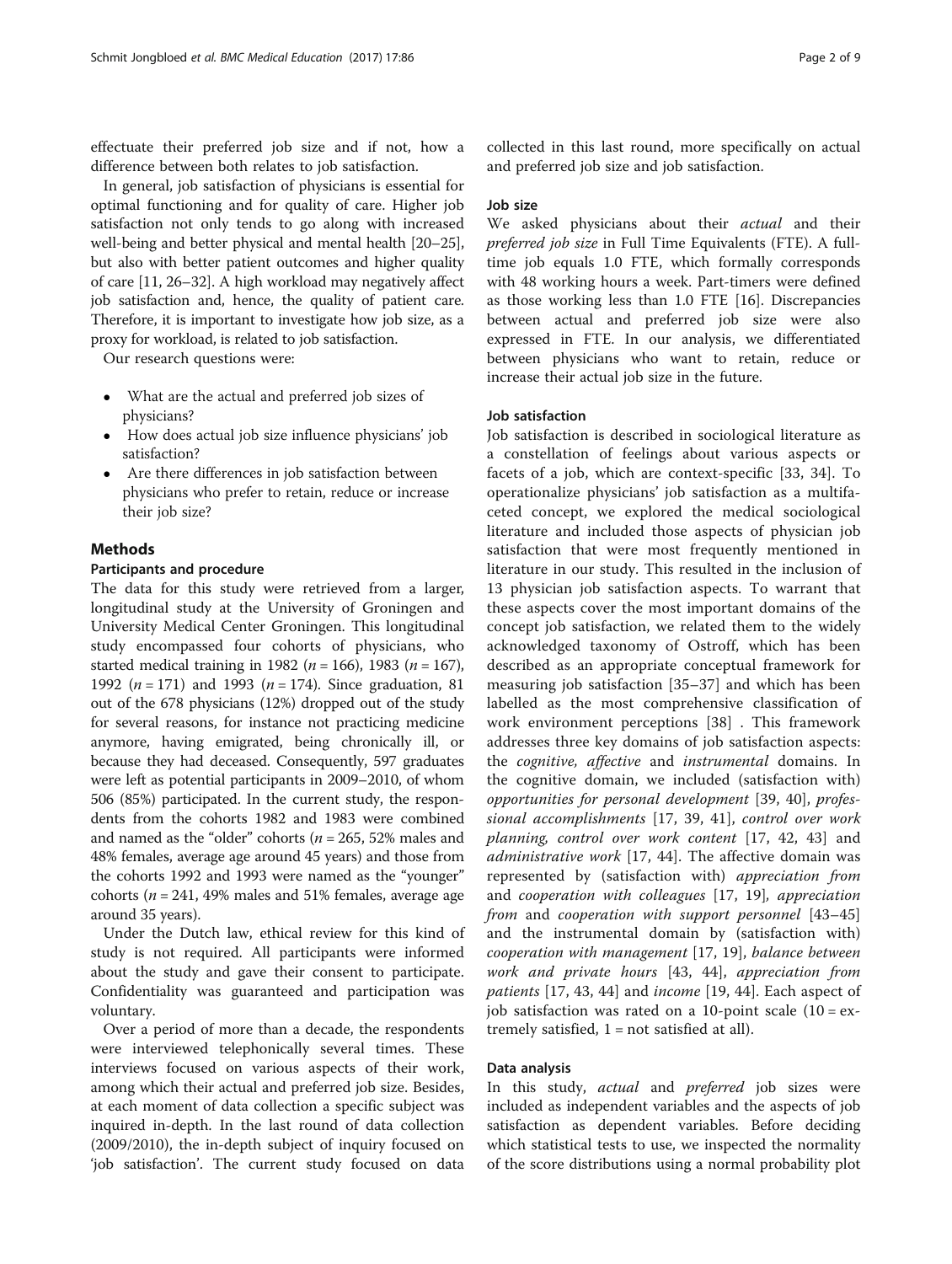of the residuals. The significance level applied was  $p \leq 0.05$ . Since we found that data displayed approximate normal distributions, it was tenable to use parametric tests. We performed regression analysis to examine the influence of actual job size on the 13 aspects of job satisfaction with cohort and gender added as moderator variables. Unstandardized and standardized regression coefficients were presented with the p values. In addition, we conducted ANOVA to determine any differences in job satisfaction between physicians who wanted to retain, reduce or increase their job size. Statistical significant differences between actual and preferred job size were assessed by a t-test for the total group, the gender group and the cohorts group. The means and 95% confidence intervals were calculated to assess the differences. We used the statistical package SPSS for Windows (version 23) [[46](#page-8-0)] and SAS for Windows (version 9.4) [[47](#page-8-0)].

# Results

# Actual and preferred job size

The group difference between physicians' average actual and preferred job size was 0.04 FTE (Table 1). Fortythree percent of the respondents had a full-time job, whereas 57% worked part-time (Table [2\)](#page-3-0). Physicians who wanted to work less (35%) preferred an average reduction of 0.18 FTE (CI95% =  $0.17-0.19$ ), those who wanted to work more (12%) preferred an average increase of  $0.16$  FTE (CI95% =  $0.14-0.18$ ). Mean difference between full-time and part-time for actual job size was 0.26 FTE (CI95%: 0.24–0.28;  $p < 0.001$ ). Mean difference between full-time and part-time for preferred job size was 0.13 FTE (CI95% : 0.11-0.15;  $p < 0.001$ ).

With respect to both actual and preferred job size, significant differences were found for gender and cohort. Male physicians worked and preferred to work more than females did ( $F = 152.07$ ,  $p < 0.01$  and  $F = 116.96$ ,  $p < 0.01$  respectively) (Table 1), and the actual and preferred job sizes of the younger physicians (cohorts 1992 and 1993) were larger than those of physicians from the older cohorts (1982 and 1983) ( $F = 4.51$ ,  $p \le 0.05$  and  $F = 6.60$ ,  $p \leq 0.05$  respectively). We found an interaction effect for gender and cohort. Younger females work more and prefer to work more than their older colleagues  $(F = 11.41,$  $p < 0.01$  and  $F = 18.64$ ,  $p < 0.01$ ).

# The influence of actual job size, cohort and gender on job satisfaction

We found that 'actual job size' influenced physicians' satisfaction with balance work – private hours and control over work planning negatively ( $\beta$  = -0.351, and  $\beta$  = -0.151, respectively) (Table [3](#page-4-0)) and that it influenced their satisfaction with *professional accomplishments* positively ( $\beta$  = 0.126). Physicians from the older cohorts were more satisfied with control over work planning ( $\beta$  = 0.136), control over *work content* ( $\beta$  = 0.094) and *balance work-private hours*  $(\beta = 0.082)$  than their colleagues from the younger cohorts. In addition, physicians from the older cohorts were less satisfied with opportunities for *personal development* ( $\beta$  = -0.157). Female physicians were less satisfied with professional accomplishments  $(\beta = -0.113)$ , control over work planning  $(\beta = -0.135)$ , cooperation with support personnel  $(\beta = -0.114)$  and balance work-private hours  $(\beta = -0.135)$  than their male colleagues were.

# Differences between actual and preferred job size and the impact on job satisfaction

For three aspects of job satisfaction, we found significant differences between physicians who wanted to retain, reduce or increase their job size (Table [4](#page-5-0)). In comparison with the other groups of physicians, full-time working physicians who wished to reduce their job size were

Table 1 Average actual and preferred job size (in Full-Time Equivalents (FTE)) and their difference for male and female physicians of the cohorts 82/83 and 92/93

| Gender/<br>Cohort | ${\cal N}$ | Actual job size <sup>a</sup> |                       | Preferred job size |                       | Difference between<br>actual and preferred<br>job size (FTE) |  |
|-------------------|------------|------------------------------|-----------------------|--------------------|-----------------------|--------------------------------------------------------------|--|
|                   |            | Mean                         | 95% C.I. <sup>b</sup> | Mean               | 95% C.I. <sup>b</sup> |                                                              |  |
| Total             | 506        | 0.85                         | $0.84 - 0.87$         | 0.81               | $0.80 - 0.82$         | 0.04                                                         |  |
| Males             | 256        | 0.93                         | $0.92 - 0.94$         | 0.87               | $0.85 - 0.98$         | 0.06                                                         |  |
| Females           | 250        | 0.77                         | $0.75 - 0.79$         | 0.75               | $0.73 - 0.77$         | 0.02                                                         |  |
| Cohorts 82/83     | 265        | 0.84                         | $0.82 - 0.86$         | 0.80               | $0.78 - 0.82$         | 0.04                                                         |  |
| Males             | 137        | 0.94                         | $0.92 - 0.96$         | 0.87               | $0.85 - 0.90$         | 0.07                                                         |  |
| Females           | 128        | 0.74                         | $0.71 - 0.77$         | 0.72               | $0.70 - 0.74$         | 0.02                                                         |  |
| Cohorts 92/93     | 241        | 0.86                         | $0.85 - 0.88$         | 0.82               | $0.81 - 0.84$         | 0.04                                                         |  |
| Males             | 119        | 0.92                         | $0.90 - 0.94$         | 0.86               | $0.84 - 0.87$         | 0.06                                                         |  |
| Females           | 122        | 0.81                         | $0.78 - 0.84$         | 0.79               | $0.77 - 0.81$         | 0.02                                                         |  |

<sup>a</sup>1 FTE = full time job <sup>b</sup>C.l. = confidence interval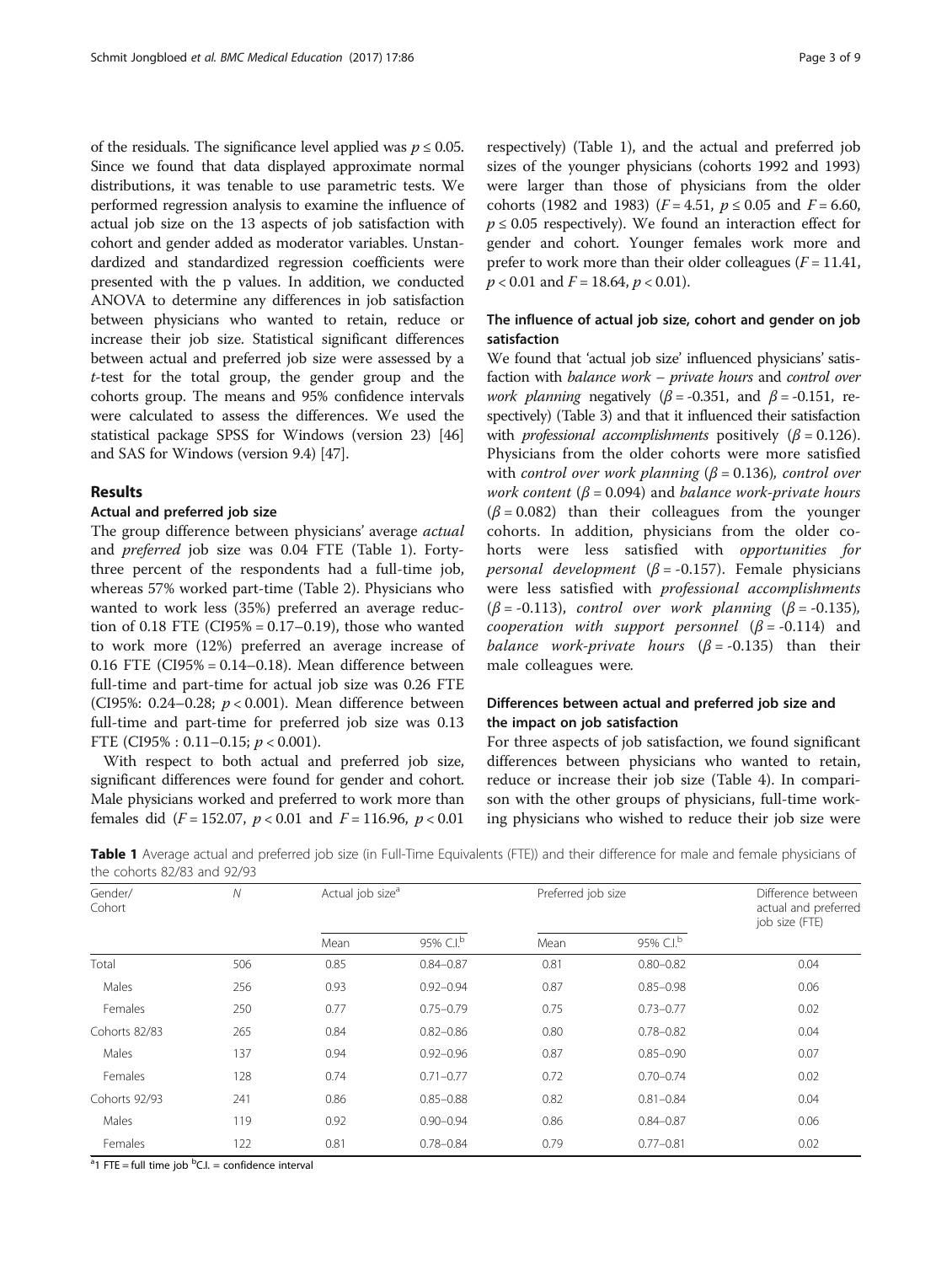|                                  |                      | Cohorts 1982/83 <sup>a</sup><br>$(N = 265)$ |                | Cohorts 1992/93b<br>$(N = 241)$ |             | ${\cal N}$ | $\mathcal N$ |  |
|----------------------------------|----------------------|---------------------------------------------|----------------|---------------------------------|-------------|------------|--------------|--|
|                                  |                      |                                             |                |                                 |             |            |              |  |
|                                  |                      | Male                                        | Female         | Male                            | Female      |            |              |  |
|                                  |                      | $(N = 137)$                                 | $(N = 128)$    | $(N = 119)$                     | $(N = 122)$ |            |              |  |
| FT who wish to retain job size   | ${\cal N}$           | 51                                          | $\overline{4}$ | 28                              | 8           | 91 (18%)   | 217 (43%)    |  |
|                                  | Act. js <sup>c</sup> | 1.0                                         | 1.0            | 1.0                             | 1.0         | 1.0        |              |  |
|                                  | Pref.js              | 1.0                                         | 1.0            | 1.0                             | 1.0         | 1.0        |              |  |
| FT who wish to reduce job size   | ${\cal N}$           | 43                                          | 20             | 38                              | 25          | 126 (25%)  |              |  |
|                                  | Act. js              | 1.0                                         | 1.0            | 1.0                             | 1.0         | 1.0        |              |  |
|                                  | Pref.js              | 0.81                                        | 0.75           | 0.81                            | 0.83        | 0.80       |              |  |
| PT who wish to retain job size   | ${\cal N}$           | 22                                          | 59             | 37                              | 59          | 177 (35%)  | 289 (57%)    |  |
|                                  | Act. js              | 0.78                                        | 0.71           | 0.82                            | 0.71        | 0.76       |              |  |
|                                  | Pref.js              | 0.78                                        | 0.71           | 0.82                            | 0.71        | 0.76       |              |  |
| PT who wish to reduce job size   | ${\cal N}$           | 12                                          | 18             | 10                              | 11          | 51 (10%)   |              |  |
|                                  | Act. js              | 0.87                                        | 0.82           | 0.86                            | 0.83        | 0.83       |              |  |
|                                  | Pref.js              | 0.74                                        | 0.66           | 0.73                            | 0.69        | 0.69       |              |  |
| PT who wish to increase job size | ${\cal N}$           | 9                                           | 27             | 6                               | 19          | 61 (12%)   |              |  |
|                                  | Act. js              | 0.73                                        | 0.53           | 0.80                            | 0.66        | 0.63       |              |  |
|                                  | Pref.js              | 0.88                                        | 0.69           | 0.94                            | 0.83        | 0.79       |              |  |
| $\overline{N}$                   |                      | 137 (27%)                                   | 128 (25%)      | 119 (24%)                       | 122 (24%)   | 506        |              |  |

<span id="page-3-0"></span>Table 2 Numbers of full-time (FT) and part-time (PT) working physicians who wish to retain, reduce or increase their actual job size for cohort and gender

<sup>a</sup>20 years in practice, <sup>b</sup>10 years in practice, <sup>c</sup>actual and preferred job size in FTE (mean scores)

least satisfied with their balance work-private hours  $(F = 14.71; p < 0.01)$ . Similarly, part-timers who wished to reduce their job size were least satisfied with cooperation with management ( $F = 3.18$ ;  $p \le 0.05$ ), and part-timers who wished to increase their job size were least satisfied with their professional accomplishments  $(F = 2.33; p \le 0.05).$ 

# **Discussion**

The objective of this study was to gain insight into the actual and preferred job sizes of physicians in relation to job satisfaction. We found that physicians had on average a larger job size than they preferred. Job size relates negatively to job satisfaction, especially to the aspect balance work-private hours. Based on the preferred job sizes, a job size of 4 days seems to be ideal for most physicians.

The overall difference between the actual and preferred job sizes of the respondents was small: 0.04 FTE. This outcome may suggest that there is not a real problem. However, some physicians are satisfied with their actual job size (about half), some prefer to work less (about a third) whilst the rest prefers to work more. This means that, on an individual level, the difference between actual and preferred job size may actually be substantial and thus problematic. On average, those who preferred to work less or more wished to reduce and

increase their job sizes, on average, with around a day respectively. So, on balance, the difference between actual an preferred job size is rather small which implies that allowing physicians to realize their preferences may not have a major effect on the total workforce. However, attuning actual job sizes to physicians' preferences may be of vital importance to individual physicians. A better fit between actual and preferred job size may benefit job satisfaction, which – in turn – seems to be in the interest of the health care setting as a whole. High job satisfaction may benefit society through increased well-being and physical and mental health [[20](#page-7-0)–[25](#page-7-0)] and decreased burnout, intention to leave and job or career turnover [[32, 48](#page-8-0)]. Moreover, higher job satisfaction may benefit society through better quality of care, patient outcomes and patient satisfaction [\[11](#page-7-0), [26](#page-7-0)–[32\]](#page-8-0). Considering the fact that four out of five physicians worked part-time or preferred to work part-time, we conclude that – at least in the Netherlands – the old stereotype of 'the 24/7 working physician' [\[17\]](#page-7-0) does not fit anymore. For the current population of physicians, part-time work seems the solution to reduce the heavy workload and to find a balance between professional and personal life.

Gender differences were found between actual and preferred job sizes with males having larger job sizes. A possible explanation for this outcome may be that from the historical perspective it has been accepted for many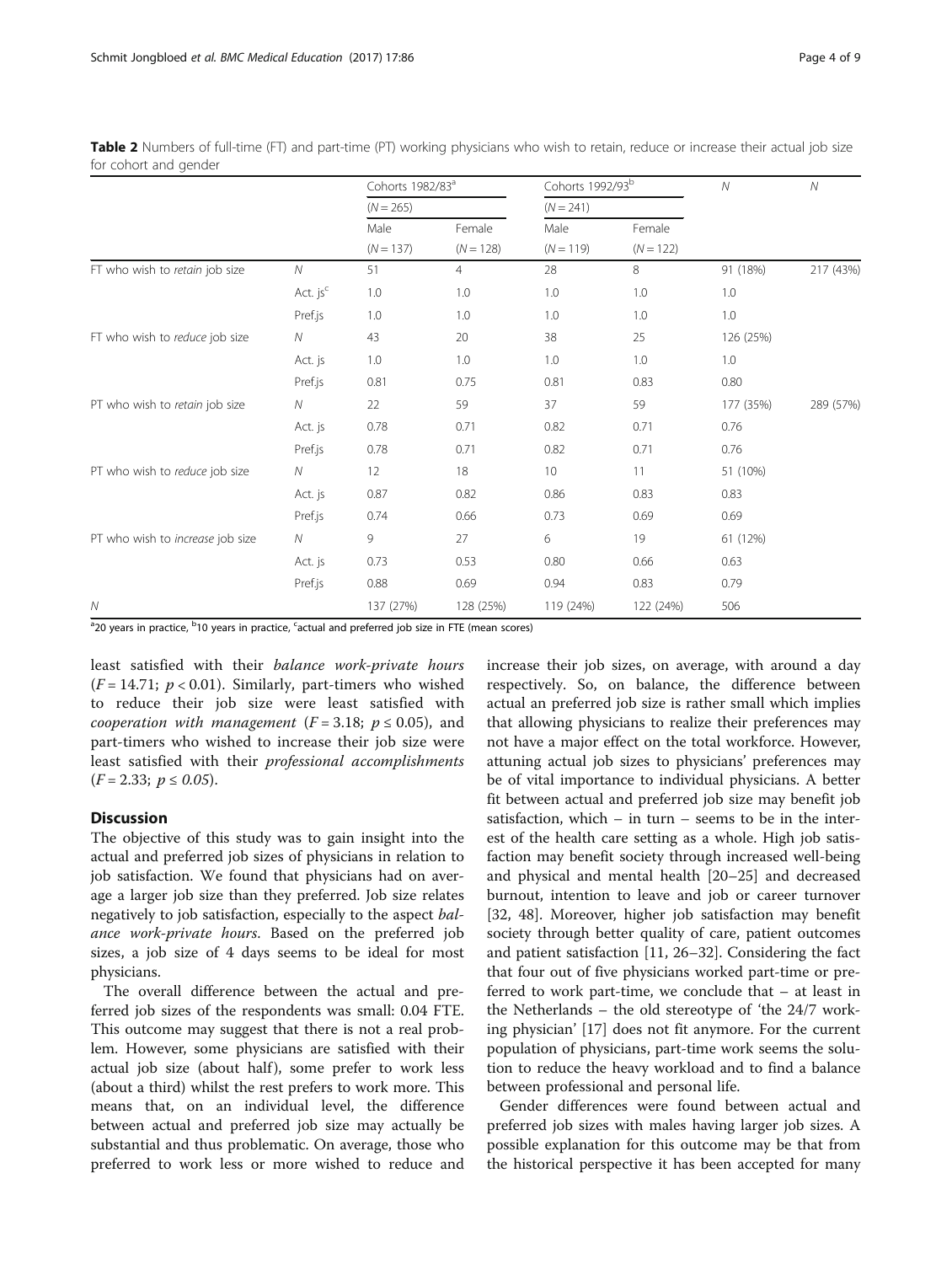<span id="page-4-0"></span>Table 3 Results of the multiple linear regression analysis to analyse the influence of actual job size, cohort and gender on aspects of job satisfaction

| Domain              | Dependent variables                            | Independent variable | Moderator variables |                       |                     |                     |
|---------------------|------------------------------------------------|----------------------|---------------------|-----------------------|---------------------|---------------------|
|                     | Aspects of job satisfaction                    |                      | Constant            | Job size <sup>a</sup> | Cohort <sup>b</sup> | Gender <sup>c</sup> |
| Cognitive domain    | Opportunities for personal development         |                      | < 0.001             | 0.674                 | 0.001               | 0.949               |
|                     |                                                | B                    | 7.509               | 0.001                 | $-0.327$            | $-0.007$            |
|                     |                                                | β                    |                     | 0.021                 | $-0.157$            | $-0.003$            |
|                     | Satisfaction with professional accomplishments | p                    | < 0.001             | 0.010                 | 0.840               | 0.022               |
|                     |                                                | Β                    | 7.351               | 0.006                 | $-0.015$            | $-0.189$            |
|                     |                                                | β                    |                     | 0.126                 | $-0.009$            | $-0.113$            |
|                     | Control over work planning                     | p                    | < 0.001             | 0.002                 | 0.002               | 0.006               |
|                     |                                                | B                    | 7.872               | $-0.013$              | 0.387               | $-0.386$            |
|                     |                                                | β                    |                     | $-0.151$              | 0.136               | $-0.135$            |
|                     | Control over work content                      | p                    | < 0.001             | 0.321                 | 0.033               | 0.122               |
|                     |                                                | Β                    | 7.284               | $-0.004$              | 0.225               | $-0.184$            |
|                     |                                                | β                    |                     | $-0.049$              | 0.094               | $-0.077$            |
|                     | Administrative work                            | p                    | < 0.001             | 0.136                 | 0.743               | 0.632               |
|                     |                                                | B                    | 5.977               | $-0.007$              | 0.044               | 0.073               |
|                     |                                                | β                    |                     | $-0.076$              | 0.015               | 0.024               |
| Affective domain    | Appreciation from colleagues                   | p                    | < 0.001             | 0.842                 | 0.398               | 0.152               |
|                     |                                                | B                    | 7.896               | $-0.001$              | $-0.058$            | $-0.112$            |
|                     |                                                | β                    |                     | $-0.010$              | $-0.037$            | $-0.072$            |
|                     | Appreciation from support personnel            | p                    | < 0.001             | 0.437                 | 0.217               | 0.263               |
|                     |                                                | B                    | 7.494               | 0.002                 | 0.084               | $-0.086$            |
|                     |                                                | β                    |                     | 0.040                 | 0.056               | $-0.057$            |
|                     | Cooperation with colleagues                    | p                    | < 0.001             | 0.865                 | 0.198               | 0.285               |
|                     |                                                | Β                    | 7.713               | 0.001                 | $-0.103$            | $-0.097$            |
|                     |                                                | β                    |                     | 0.009                 | $-0.057$            | $-0.054$            |
|                     | Cooperation with support personnel             | p                    | < 0.001             | 0.875                 | 0.831               | 0.025               |
|                     |                                                | B                    | 7.508               | $-0.000$              | 0.015               | $-0.173$            |
|                     |                                                | β                    |                     | $-0.008$              | 0.010               | $-0.114$            |
| Instrumental domain | Cooperation with management                    | p                    | < 0.001             | 0.173                 | 0.585               | 0.208               |
|                     |                                                | B                    | 7.066               | $-0.006$              | $-0.073$            | $-0.192$            |
|                     |                                                | β                    |                     | $-0.082$              | $-0.029$            | $-0.076$            |
|                     | Balance work-private hours                     |                      | < 0.001             | < 0.001               | 0.050               | 0.004               |
|                     |                                                | B                    | 9.388               | $-0.028$              | 0.211               | $-0.349$            |
|                     |                                                | β                    |                     | $-0.351$              | 0.082               | $-0.135$            |
|                     | Appreciation from patients                     | p                    | < 0.001             | 0.519                 | 0.149               | 0.654               |
|                     |                                                | Β                    | 7.770               | $-0.001$              | 0.091               | $-0.032$            |
|                     |                                                | β                    |                     | $-0.033$              | 0.065               | $-0.023$            |
|                     | Income                                         | p                    | < 0.001             | 0.678                 | 0.145               | 0.738               |
|                     |                                                | Β                    | 7.426               | 0.002                 | 0.153               | 0.039               |
|                     |                                                | β                    |                     | 0.021                 | 0.066               | 0.017               |

 $a$ 1 FTE = full time job

<sup>b</sup>Cohorts 1982 and 1983 versus cohorts 1992 and 1993 (reference group)

<sup>c</sup>Males (reference group) versus females

 $p = p$  value; B = unstandardized regression coefficient; β = standardized regression coefficient

The bold values represent statistical significance ( $p \le 0.05$ )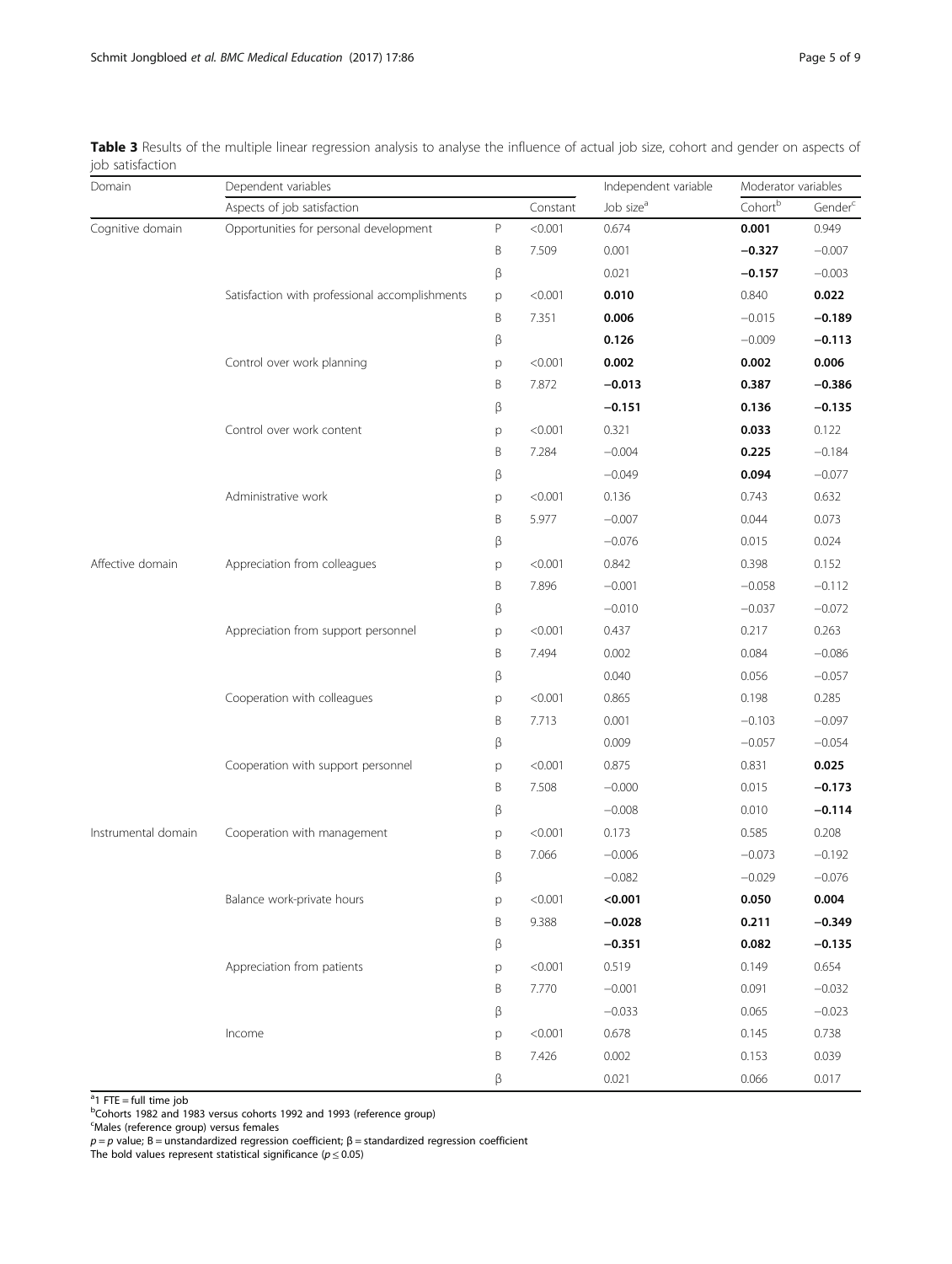| Job satisfaction aspects                | Retain job size <sup>a</sup> |                | Reduce job size |               | Increase job size | $F^{\rm b}$ | $p^*$  |
|-----------------------------------------|------------------------------|----------------|-----------------|---------------|-------------------|-------------|--------|
|                                         | $FT (N = 91)$                | $PT (N = 177)$ | $FT (N = 126)$  | $PT (N = 51)$ | $PT (N = 61)$     |             |        |
|                                         | Mean (SD) <sup>b</sup>       | Mean (SD)      | Mean (SD)       | Mean (SD)     | Mean (SD)         |             |        |
| Opportunities for personnel development | 7.50(1.10)                   | 7.40 (0.93)    | 7.45(1.21)      | 7.32 (0.90)   | 7.56 (1.26)       | 0.50        | 0.73   |
| Own professional accomplishments        | 7.90 (0.77)                  | 7.80 (0.72)    | 7.90(0.85)      | 7.72 (0.70)   | 7.54 (1.22)       | 2.33        | 0.05   |
| Control over work planning              | 6.90(1.46)                   | 6.93(1.41)     | 6.51(1.45)      | 6.57(1.17)    | 6.70(1.52)        | 2.01        | 0.09   |
| Control over work content               | 7.19(1.34)                   | 6.99(1.13)     | 6.87(1.22)      | 6.90(1.15)    | 7.09(1.25)        | 1.10        | 0.36   |
| Administrative work                     | 5.34(1.60)                   | 5.57(1.51)     | 5.27(1.46)      | 5.23(1.41)    | 5.61 (1.48)       | 1.20        | 0.31   |
| Appreciation from colleagues            | 7.87 (0.69)                  | 7.80 (0.72)    | 7.73(0.73)      | 7.79(0.66)    | 7.62(1.14)        | 1.01        | 0.34   |
| Appreciation from support personnel     | 7.68(0.89)                   | 7.69(0.66)     | 7.64(0.83)      | 7.56(0.61)    | 7.68 (1.04)       | 0.32        | 0.87   |
| Cooperation with colleagues             | 7.60 (0.95)                  | 7.67 (0.89)    | 7.68(0.94)      | 7.65 (0.65    | 7.63(1.04)        | 0.15        | 0.96   |
| Cooperation with support personnel      | 7.47 (0.92)                  | 7.38(0.67)     | 7.39(0.69)      | 7.24(0.69)    | 7.43 (0.96)       | 0.72        | 0.58   |
| Cooperation with management             | 6.53(1.39)                   | 6.46(1.03)     | 6.22(1.31)      | 5.68(1.63)    | 6.71(1.27)        | 3.18        | 0.01   |
| Balance work-private hours              | 7.05 (1.29)                  | 7.25(1.16)     | 6.40(1.31)      | 6.58(1.12)    | 7.59(1.13)        | 14.71       | < 0.01 |
| Appreciation from patients              | 7.63(0.76)                   | 7.68(0.63)     | 7.69(0.75)      | 7.61(0.61)    | 7.80 (0.70)       | 0.69        | 0.60   |
| Income                                  | 7.69(1.26)                   | 7.70 (0.99)    | 7.63(1.35)      | 7.47 (1.06)   | 7.56(1.14)        | 0.47        | 0.76   |

<span id="page-5-0"></span>Table 4 Average scores on job satisfaction aspects and differences between Full-Time (FT) and Part-Time (PT) working physicians who want to reduce, retain or increase their job size

 $^{\circ}$ 1 FTE = full time job <sup>b</sup>Degrees of freedom = 4

\* Bold values represent statistical significance ( $p \le 0.05$ )

years that females have different family commitments than males. In the Netherlands, for example, females predominantly take the responsibility for raising children. Consequently, female physicians may feel a stronger need for working part-time. Our data show indeed that females worked more often part-time than their male colleagues did. However, we also found that around 40% of the full-time working males preferred to reduce their job sizes. A possible reason for this finding may be the changes in (European) society in which males take more and more responsibilities in family commitments. Our data indicate, however, that realizing the preferred job size is more difficult for males than females. It seems very well possible that in a predominantly masculine work context – mainly male specialists and health care employers – managers are less inclined to permit male physicians to work part-time. An often-heard argument against working part-time in the medical field is that it will lead to a higher frequency of handovers, which may hinder continuity of care [[5,](#page-7-0) [49, 50\]](#page-8-0). We wonder, however, how valid this argument is: We noticed that this argument is seldom used when a physician decides to spend more time on research or teaching which, consequently, also leads to less time for patient care. Since having the preferred job size is beneficial for physicians' well-being [[17,](#page-7-0) [49](#page-8-0)] and for quality of care [[5](#page-7-0), [51](#page-8-0)], we advise health care managers to appreciate the realization of physicians' preferred job sizes.

The differences between males and females with respect to actual and preferred job sizes were smaller in the younger cohorts than in the older cohorts. These

differences are mainly attributable to the female physicians: female physicians from younger cohorts had relatively larger job sizes and preferred larger job sizes than their female colleagues from the older cohorts did. This outcome is a clear reflection of a societal shift that has taken place in many western countries over the past years: nowadays, it is much more accepted that females have substantial job sizes and that males take up more family commitments.

Our second aim was to examine how actual job size influences physicians' job satisfaction. Among the job satisfaction aspects that were significantly influenced, the effect of job size on the balance work-private hours probably is the most relevant one. The smaller the job size, the more satisfied physicians were with this balance. Our empirical outcomes substantiate earlier notions that a good balance between professional and family life might be an important determinant of job satisfaction [\[41](#page-8-0), [49](#page-8-0), [52](#page-8-0), [53](#page-8-0)].

The fact that the mismatch between actual and preferred job size was larger for male than for female physicians may explain why full-time working male physicians who preferred to reduce their job sizes were least satisfied with the balance between work-private hours. The need for a better balance between work and their private life seems to be an important reason for preferring a part-time job.

Lower satisfaction with cooperation with management seems to be a motive for desiring a further reduction of job size. It may be that the cooperation between physicians and management not only influences physicians' job satisfaction, but also physicians' preferences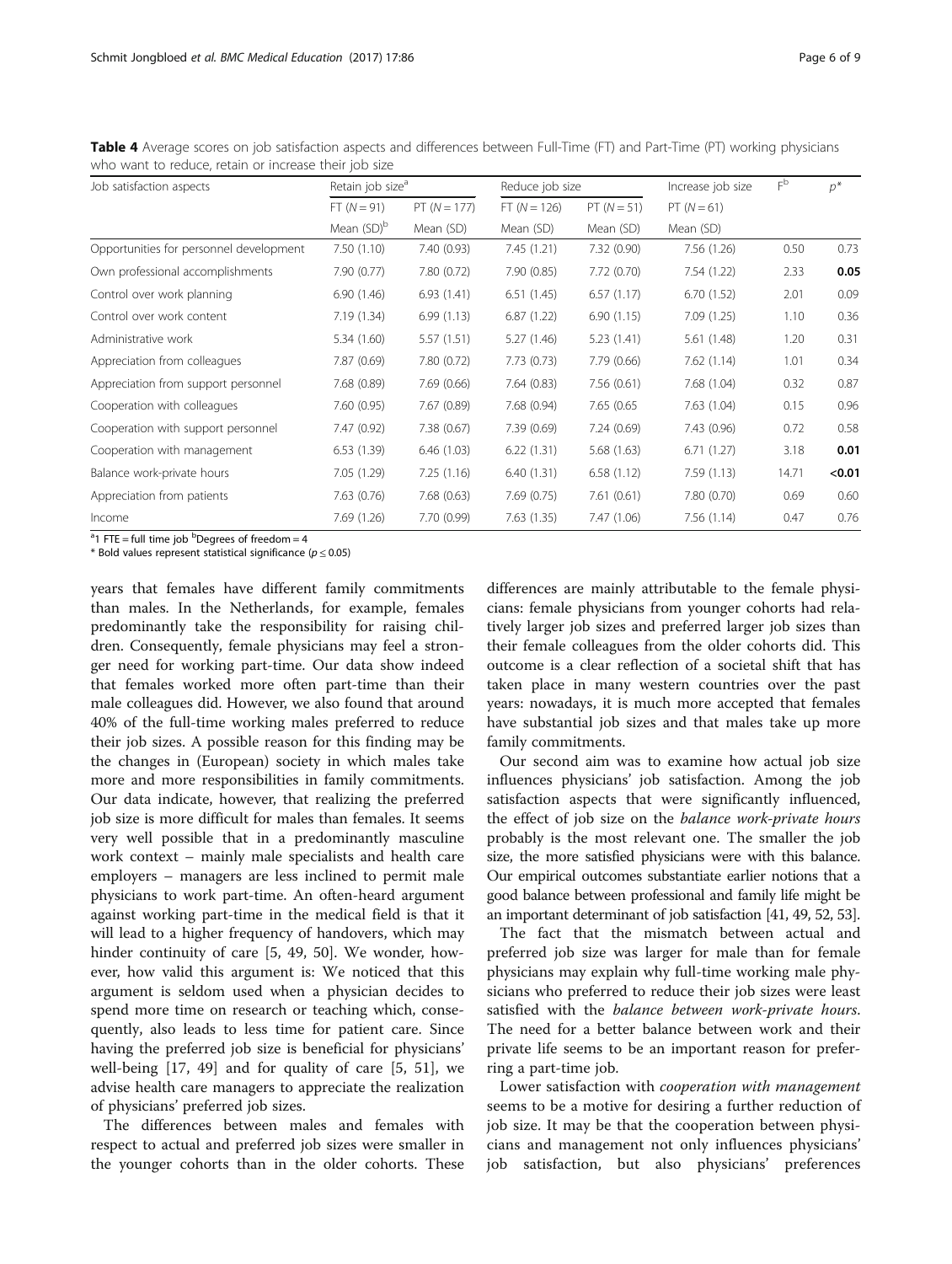regarding job size. Low satisfaction with professional accomplishments seems to be a motive for desiring an increase in job size. Probably, it is difficult to achieve career goals in a too limited job size. We noted that mainly part-time working female physicians wish to increase their job size.

The results of our study suggest that the optimal job size is 4 days a week. Working 4 days a week seems to be sufficient to find a better balance between work and private life, but also to create enough possibilities for professional development. However, further research is needed to explore what the optimal job size is to satisfy these aspects of job satisfaction and which factors influence the optimal balance between job size and these aspects of job satisfaction. We find it important to include gender in these studies, because, roughly speaking, females wish to increase their job sizes, whereas their male colleagues prefer to reduce their job sizes. Other factors that may be relevant for physicians' preferred or optimal job size are marital status, numbers of children, and other socioeconomic factors.

This study has several strengths. First, we considered job size as a continuous variable. Most studies dichotomized their research population in part-time and fulltime working physicians [[17,](#page-7-0) [38](#page-8-0), [49, 54\]](#page-8-0). Because of our approach, we were able to get more detailed information about the exact size of the preferred reduction or increase in job size. Second, we also differentiated between physicians who wished to retain, increase or decrease their job size. This breakdown added to the average outcomes, as it clearly demonstrated substantial mismatches between actual and preferred job sizes of physicians who wanted to change their job sizes.

Third, almost four complete cohorts of graduates were included in our study, which means that the risk of response bias in the outcomes is reduced.

A first limitation of our study is that all graduates studied at the same medical school, which might limit the generalizability of our outcomes. However, our study population is representative of the Dutch population of physicians as the curricula at the Dutch medical schools are very similar and all schools use the Dutch National Blueprint for medical education [[55](#page-8-0)]. Furthermore, more than half of our graduates enrolled in specialty programs of other universities and practice in other parts of the country. The question arises however, how well our outcomes generalize to other countries. It is possible that our results are mainly applicable to the Europe, since the European countries fall under the same legislation. A second limitation is that we restricted our measurement of job satisfaction to the 13 aspects that, in literature, seemed to be most relevant to physicians. It is possible that there are other aspects of job satisfaction that are important to physicians. However, since we were able to address the three domains of Ostroff's taxonomy – a classification that has been lauded as an all-inclusive, solid integration of the literature [[38\]](#page-8-0) – with these 13 aspects we feel confident that we covered the concept job satisfaction of physicians broadly. A third limitation is that job satisfaction also might be influenced by social factors like the marital status, number of children or other socioeconomic factors. However, these confounder variables were not available in the longitudinal dataset from which we retrieved the data for this study. Therefore, further research is necessary to examine the influences of such confounding variables. A fourth limitation is that our data are based on self-assessments. Nevertheless, job satisfaction can only be measured by asking people how satisfied they feel. Finally, our study is restricted to physicians in their begin and middle career stages which might limit the generalizability of our findings to other groups. However, there are indications that our conclusions are also valid for residents and medical students in their practice years: there is evidence that also in these groups a preference for part-time work exists as 15% of male residents and 30% of female residents work part-time [\[56](#page-8-0)]. Furthermore, burnout is highly prevalent among residents (27–75%) and medical students (28%–45%) [\[3, 14](#page-7-0)], which may also be a sign of too heavy workloads. Future research should investigate whether there also exist differences between the actual and preferred job sizes of medical students and residents and, if so, how these differences influence their job satisfaction.

# Conclusion

Despite the work ethic of long days and hard work that has been advocated for decades, this study shows that the large majority of today's physicians prefer to work part-time. It seems that it is time for a shift in work ethic, considering the beneficial effects of working part-time as reported in literature on physician health and patient care, and the fact that actualizing all preferred job sizes would hardly affect the total workforce. It may be more ethical towards physicians themselves, their patients, and society as a whole to allow physicians to realize their preferred job size as they know their personal boundaries and needs best. On average, physicians preferred to work 4 days a week. Job size mainly influenced satisfaction with the balance between work and private hours. We plea for more acceptance of working part-time, because a better match between actual and preferred job size is important for physicians' job satisfaction and, thus, on the quality of care.

Acknowledgements

Not Applicable.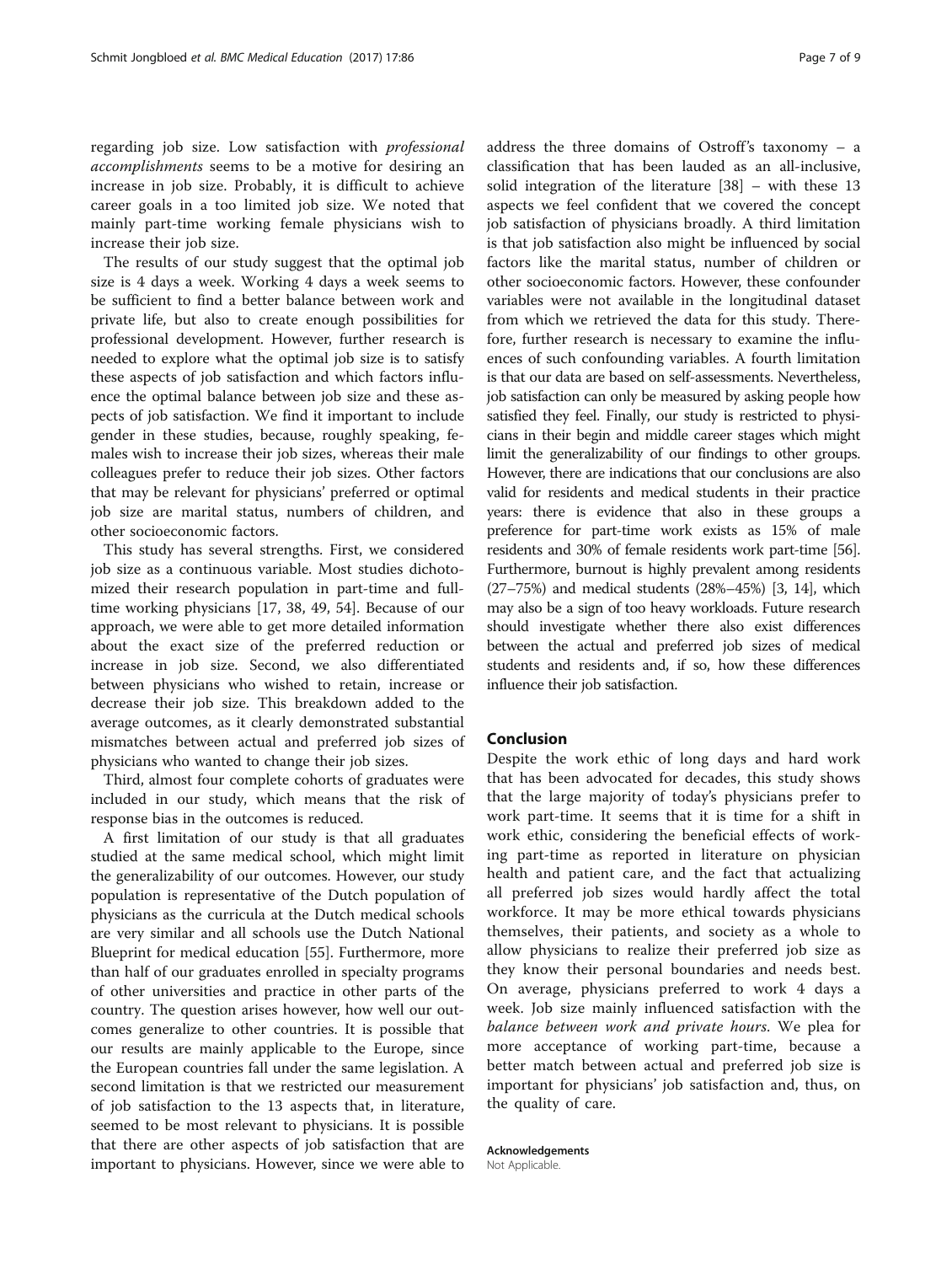# <span id="page-7-0"></span>Funding

Not applicable.

#### Availability of data and materials

The data for this study were retrieved from a larger, longitudinal study at the University of Groningen and University Medical Center Groningen. Datasets generated and/or analyzed during the current study are kept at the Center for Education Development and Research in Health Professions (CEDAR), University of Groningen and University Medical Center Groningen, the Netherlands. Any questions or requests regarding the data can be addressed to Johanna Schönrock-Adema (j.schonrock-adema@umcg.nl).

#### Authors' contributions

JCS initiated the study and LSJ and JCS were responsible for collecting the data for this study. JCS and LSJ conceived the article. RS, LSJ, JSA and JCS were responsible for the data analysis. All authors contributed to the interpretation of the data. LSJ, JCS and JSA were mainly responsible for writing the draft. JB and RS provided input and contributed to several versions of the draft. All authors read and approved the final version of the manuscript.

#### Competing interests

The authors declare that they have no competing interests.

#### Consent for publication

Not applicable.

### Ethics approval and consent to participate

The legal framework for ethics approval requirements for scientific research in the Netherlands is provided by the Medical Research Involving Human Subjects Act (in Dutch: WMO). Article 1b of the WMO stipulates that ethics approval of a research project is legally required if a) the research qualifies as medical research or b) if participants are subjected to certain behavioral requirements. Neither one of these two requirements apply to the current research project [\(www.ccmo.nl\)](http://www.ccmo.nl/).

Verbal consent was obtained from each participant. Before the questionnaire was administered, potential participants were asked the question: "In the year 2000 you have participated in a longitudinal study on physician job satisfaction. We are currently conducting a follow-up study. Would you consent to participating again by answering questions about your professional situation and your job satisfaction? The answers you provide will be treated confidentially." Of the 299 potential participants, 292 consented to participate. 7 potential participants withheld consent or indicated they had no time to participate.

# Publisher's Note

Springer Nature remains neutral with regard to jurisdictional claims in published maps and institutional affiliations.

#### Author details

<sup>1</sup>Schmit Jongbloed Advies, Hofbrouckerlaan 30, 2341 LP Oegstgeest, The Netherlands. <sup>2</sup>University Medical Center Groningen and University of Groningen, A. Deusinglaan 1, 9713, AV Groningen, The Netherlands.

# Received: 15 September 2016 Accepted: 20 April 2017 Published online: 11 May 2017

#### References

- 1. Barnett RC, Gareis KC, Carr PL. Career satisfaction and retention of a sample of women physicians who work reduced hours. J Women's Heal. 2005;14:146–54.
- Dyrbye LN, Freischlag J, Kaups KL, Oreskovich MR, Satele DV, Hanks JB, et al. Work-home conflicts have a substantial impact on career decisions that affect the adequacy of the surgical workforce. Arch Surg. 2012;147:933–9.
- 3. Prins JT, Hoekstra-Weebers JEHM, van de Wiel HBM, Gazendam-Donofrio SM, Sprangers F, Jaspers FC, et al. Burnout among Dutch medical residents. Int J Behav Med. 2007;14:119–25.
- 4. Willcock SM, Daly MG, Tennant CC, Allard BJ. Burnout and psychiatric morbidity in new medical graduates. Med J Aust. 2004;181:357–60. Available from: [https://www.mja.com.au/journal/2004/181/7/burnout-and-psychiatric](https://www.mja.com.au/journal/2004/181/7/burnout-and-psychiatric-morbidity-new-medical-graduates)[morbidity-new-medical-graduates](https://www.mja.com.au/journal/2004/181/7/burnout-and-psychiatric-morbidity-new-medical-graduates).
- 5. Maybury C. The European working time directive: a decade on European legislation to curb junior doctors' working hours is still a contentious issue 10 years on as debates about patient safety, training, and work-life balance continue. Lancet. 2014;384:1562–3. Elsevier Ltd. Available from: http://dx.doi. org/[10.1016/S0140-6736\(14\)61972-3.](http://dx.doi.org/10.1016/S0140-6736(14)61972-3)
- 6. Barger LK, Ayas NT, Cade BE, Cronin JW, Rosner B, Speizer FE, et al. Impact of extended-duration shifts on medical errors, adverse events, and attentional failures. Plos Med. 2006;3:e487.
- 7. Desai SV, Feldman L, Brow L, Dezube R, Yeh H-C, Punjabi N, et al. Effect of the 2011 vs 2003 duty hour regulation - compliant models on sleep duration, trainee education, and continuity of patient care among internal medicine house staff. J Am Med Assoc. 2013;173:649–55.
- 8. Halbesleben JRB, Rathert C. Linking physician burnout and patient outcomes: exploring physicians and patients. Health Care Manage Rev. 2008;33:28–39.
- 9. Shanafelt TD, Bradley KA, Wipf JE, Back AL. Burnout and self-reported patient care in an internal medicine residency program. Ann Intern Med. 2002;136: 358–67. Available from: [http://www.ncbi.nlm.nih.gov/pubmed/19730177.](http://www.ncbi.nlm.nih.gov/pubmed/19730177)
- 10. Taylor C, Graham J, Potts H, Candy J, Richards M, Ramirez A. Impact of hospital consultants' poor mental health on patient care. Br J Psychiatry. 2007;190:268–9.
- 11. Williams ES, Manwell LB, Konrad TR, Linzer M. The relationship of organizational culture, stress, satisfaction, and burnout with physicianreported error and suboptimal patient care: results from the MEMO study. Health Care Manage Rev. 2007;32:203–12.
- 12. Smet M. Council Directive 93/104/EC of 23 November 1993 concerning certain aspects of the organization of working time. Off J Eur Union. 1993; L307:0018–24. Available from: [http://eur-lex.europa.eu/legal-content/EN/TXT/](http://eur-lex.europa.eu/legal-content/EN/TXT/?uri=CELEX:31993L0104) [?uri=CELEX:31993L0104.](http://eur-lex.europa.eu/legal-content/EN/TXT/?uri=CELEX:31993L0104)
- 13. Goetz K, Musselmann B, Szecsenyi J, Joos S. The influence of workload and health behavior on job satisfaction of general practitioners. Fam Med. 2013;45:95–101. Available from: [http://www.stfm.org/](http://www.stfm.org/FamilyMedicine/Vol45Issue2/Goetz95) [FamilyMedicine/Vol45Issue2/Goetz95](http://www.stfm.org/FamilyMedicine/Vol45Issue2/Goetz95).
- 14. Ishak WW, Lederer S, Mandili C, Nikravesh R, Seligman L, Vasa M, et al. Burnout during residency training: a literature review. J Grad Med Educ. 2009;1:236–42.
- 15. Richards T. The European working time directive. Running out of time. Br Med J. 2009;338:914–7.
- 16. Heiligers PJM, Hingstman L. Career preferences and the work-family balance in medicine: gender differences among medical specialists. Soc Sci Med. 2000;50:1235–46.
- 17. McMurray JE, Heiligers PJM, Shugerman RP, Douglas JA, Gangnon RE, Voss C, et al. Part-time medical practice: where is it headed? Am J Med. 2005;118: 87–92. Available from: [http://www.ncbi.nlm.nih.gov/pubmed/15639215.](http://www.ncbi.nlm.nih.gov/pubmed/15639215)
- 18. Norman R, Hall J. Can hospital-based doctors change their working hours? Evidence from Australia. Intern Med J. 2014;44:658–64.
- 19. Scheurer D, McKean S, Miller J, Wetterneck T. U.S. physician satisfaction: a systematic review. J Hosp Med. 2009;4:560–8.
- 20. Faragher AEB, Cass M, Cooper CL, Faragher EB, Cass M, Cooper CL, et al. The relationship between job satisfaction and health: a meta analysis. Occup Environ Med. 2005;62:105–12.
- 21. Grunfeld E, Whelan TJ, Zitzelsberger L, Willan AR, Montesanto B, Evans WK. Cancer care workers in Ontario: prevalence of burnout, job stress and job satisfaction. Can Med Assoc J. 2000;163:166–9.
- 22. Linzer M, Baier Manwell L, Mundt M, Williams E, Maguire A, McMurray J, et al. Organizational climate, stress, and error in primary care: the MEMO study. In: Henriksen K, Battles JB, Marks ES, Lewin DI, editors. Adv. patient Saf. From Res. to implementation. Rockville: AHRQ Publication; 2005. p. 65–77.
- 23. Wallace JE, Lemaire JB, Ghali WA. Physician wellness: a missing quality indicator. Lancet. 2009;374:1714–21. Elsevier Ltd. Available from: [http://dx.](http://dx.doi.org/10.1016/S0140-6736(09)61424-0) [doi.org/10.1016/S0140-6736\(09\)61424-0](http://dx.doi.org/10.1016/S0140-6736(09)61424-0).
- 24. Weng H-C, Hung C-M, Liu Y-T, Cheng Y-J, Yen C-Y, Chang C-C, et al. Associations between emotional intelligence and doctor burnout, job satisfaction and patient satisfaction. Med Educ. 2011;45:835–42.
- 25. Williams ES, Konrad TR, Scheckler WE, McMurray JE, Gerrity M, Schwartz M. Understanding physicians' intentions to withdraw from practice: the role of job satisfaction, job stress, mental and physical health. Health Care Manage Rev. 2010;35:105–15.
- 26. Grembowski D, Paschane D, Diehr P, Katon W, Martin D, Patrick DL. Managed care, physician job satisfaction, and the quality of primary care. J Gen Intern Med. 2005;20:271–7.